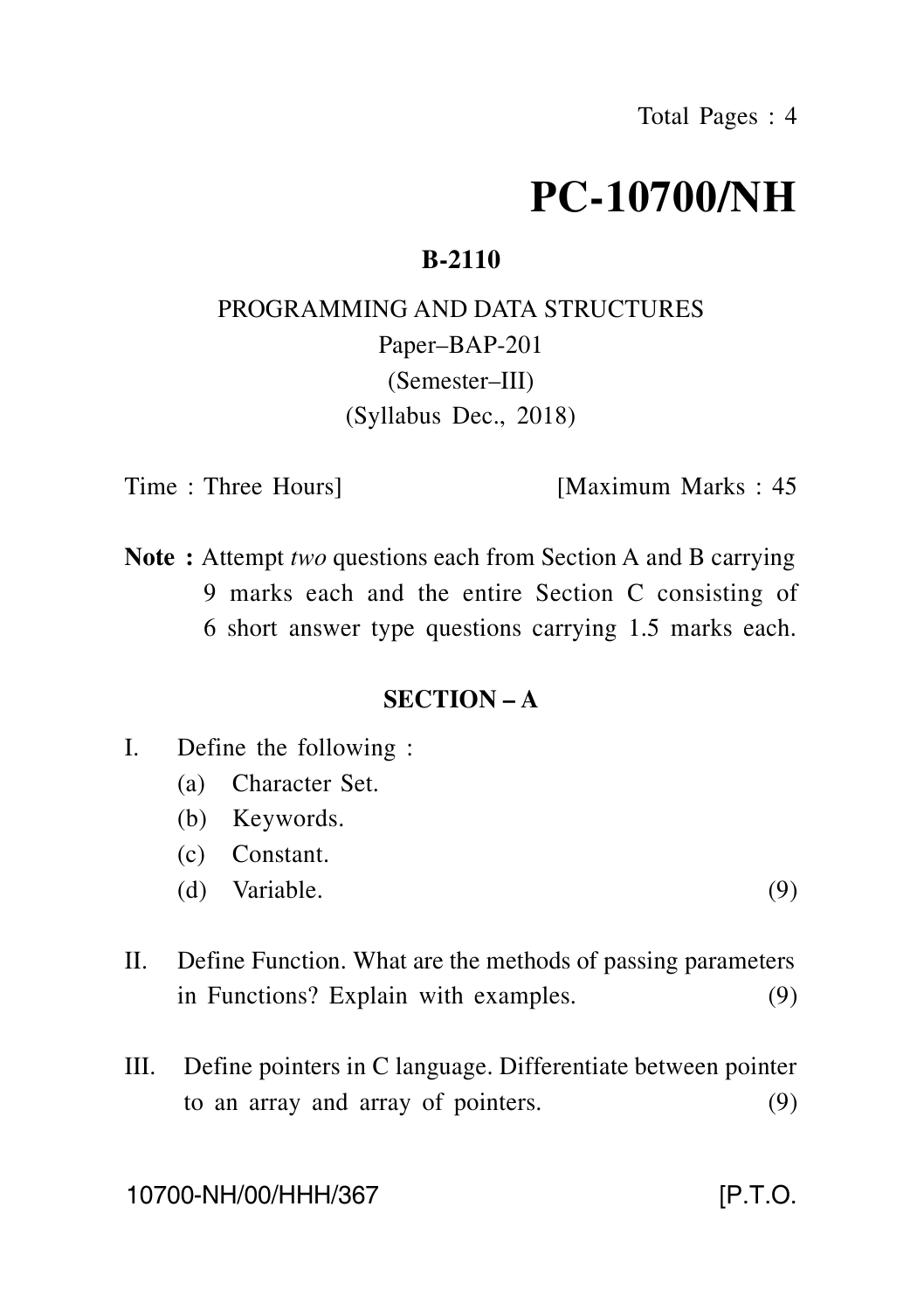IV. Write a program in C language to print factorial of number. (9)

#### **SECTION – B**

- V. What is a stack? How do we add and remove an element into stack? Discuss with example. (9)
- VI. Define sorting. Explain the quick sorting technique using suitable example. (9)
- VII. Define Data Structures. What are the various types of operations applied on Data structures. Explain. (9)
- VIII. Write algorithm of binary search. (9)

#### **SECTION – C**

- IX. Write brief answers :
	- (a) Define iteration.
	- (b) Where do we use goto control statement?
	- (c) Write the use of preprocessor directive.
	- (d) Define time space tradeoff.
	- (e) Draw diagram to represent stack in memory.
	- (f) Why bubble sort technique is named so?  $(1.5 \times 6=9)$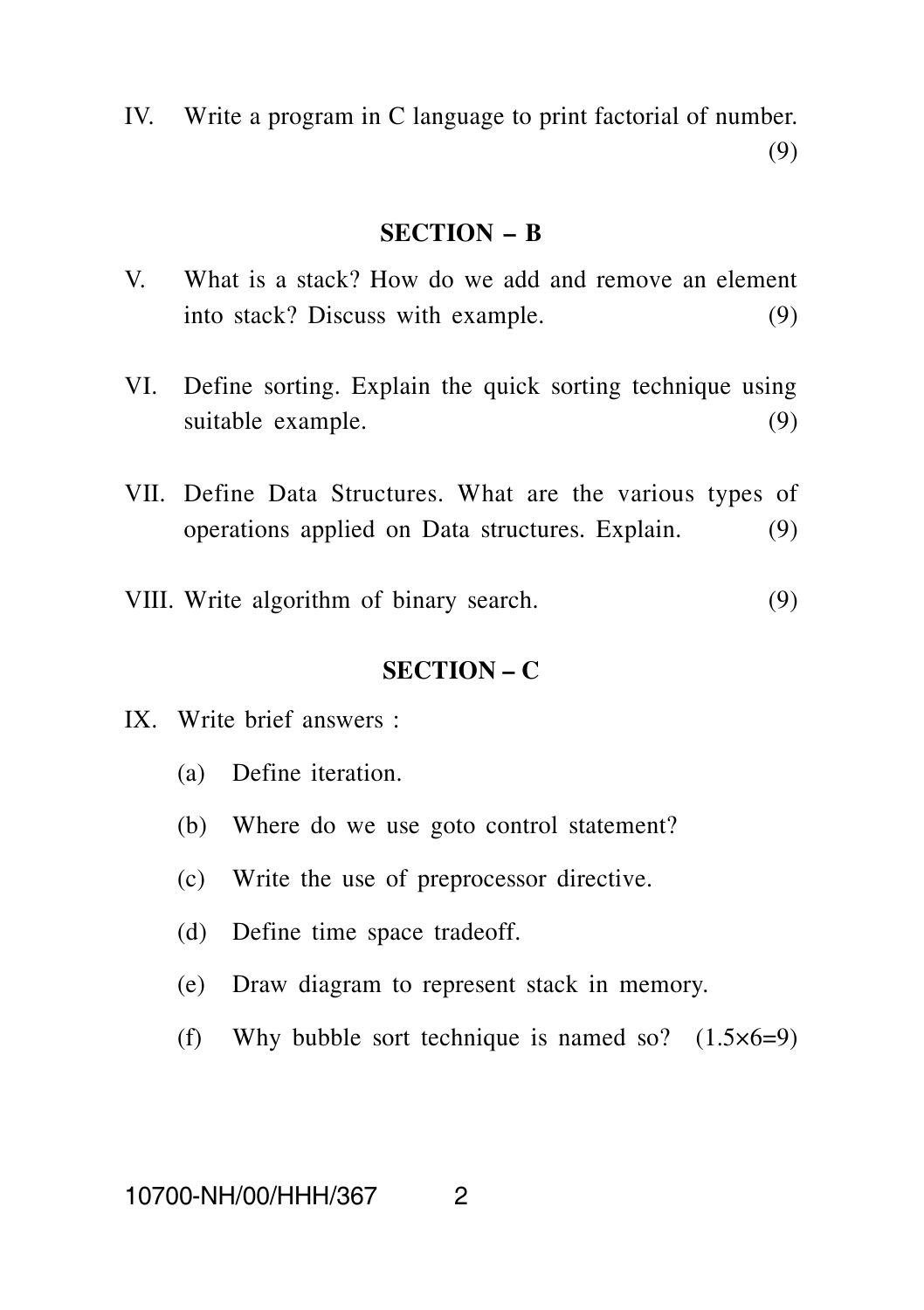#### **PUNJABI VERSION**

ਨੋਟ : ਭਾਗ A ਅਤੇ B ਵਿਚੋਂ *ਦੋ–ਦੋ* ਪਸ਼ਨ ਕਰੋ। ਹਰੇਕ ਪਸ਼ਨ ਦੇ 9 ਅੰਕ ਹਨ। ਭਾਗ C ਸਾਰਾ ਕਰੋ। ਇਸ ਵਿਚ 6 ਸੰਖੇਪ ਉੱਤਰ ਵਾਲੇ ਪਸ਼ਨ 1.5-1.5 ਅੰਕਾਂ ਦੇ ਹਨ।

#### ਕੁਾਗ $-A$

- ਹੇਠ ਲਿਖਿਆਂ ਦੀ ਪੀਭਾਸ਼ਾ ਦਿੳ :  $\mathbf{L}$ 
	- (ੳ) ਅੱਖਰ ਸਮਹ (Character set)
	- $(M)$  ਪ੍ਰਮੁੱਖ ਸ਼ਬਦ
	- $(E)$  ਸਥਿਰ
	- $(H)$  ਪਰਿਵਰਾਨਸ਼ੀਲ  $(9)$
- ਫੰਕਸ਼ਨ ਦੀ ਪੀਭਾਸ਼ਾ ਦਿੳ ਫੰਕਸ਼ਨਾਂ ਵਿੱਚ ਮਾਪ-ਦੰਡ ਪਾਸ ਕਰਨ ਦੇ  $\Pi$ . ਢੰਗ ਕਿਹੜੇ ਹਨ? ਉਦਾਹਰਣਾਂ ਸਹਿਤ ਵਿਆਖਿਆ ਕਰੋ।  $(9)$
- C ਭਾਸ਼ਾ ਵਿੱਚ ਪਆਇਟਰਾਂ ਦੀ ਪੀਭਾਸ਼ਾ ਦਿੳ। Pointer to an  $III.$ array ਅਤੇ array of pointers ਵਿੱਚ ਅੰਤਰ ਸਪੱਸ਼ਟ ਕਰੋ। (9)
- ਨੰਬਰ ਦੇ ਫੈਕਟੋਰੀਅਲ ਨੰ ਪਿੰਟ ਕਰਨ ਲਈ C ਭਾਸ਼ਾ ਵਿਚ ਪੋਗਾਮ IV. ਲਿਖੋ।

#### $[P.T.O.$ 10700-NH/00/HHH/367 3